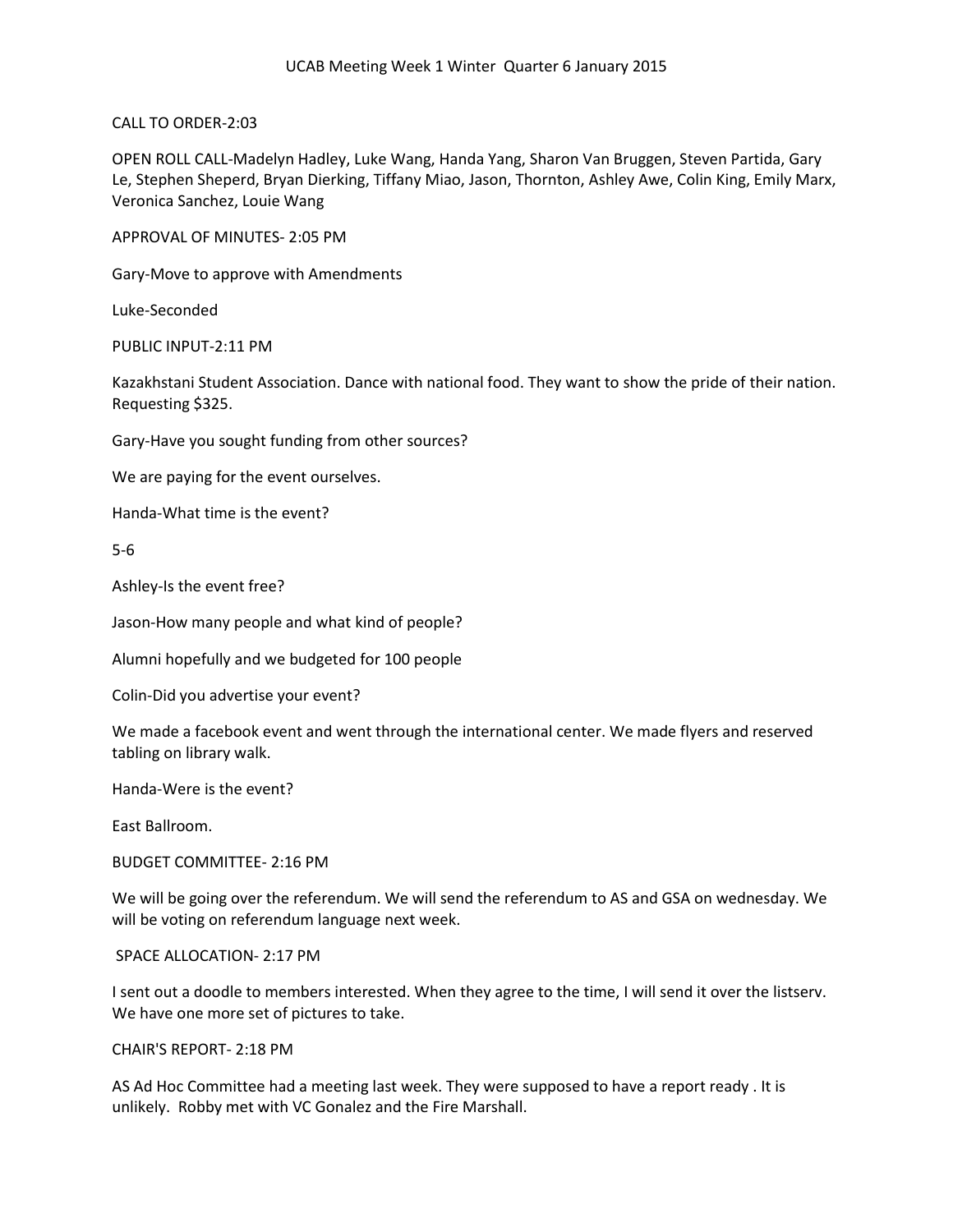Fill out the doodle for the budget committee meeting.

VICE CHAIR'S REPORT- Space Allocation

DIRECTOR'S REPORT-2:20 PM

On the screen is the layout for Starbucks. There will be a bench with electricity and an art area for student artwork. They tried to give us tables we could move around.

Louie-Are they planning on cutting out one of the entrances?

Yes, because we need room for the full kitchen. The wall there is a faux wall.

Louie-What is the current capacity?

I don't know but this gives us more capacity.

Colin-It looks like there are less tables?

I'll double check the seating for you.

Tiffany-That was my same concern.

The kitchen space is the same.

Gary-Are we looking at outside furniture?

The outside funiture is slated for renewal this year.

Ashley-Where will they hand us the drink?

It is near the door to prevent congestion.

Gary-Will there be congestion at the condiment areas?

The only double back will be in front of the registers.

Colin-What is the area on the bottom?

The kitchen and the cold case.

Tiffany-Is it possible to put outlets near the window?

We can investigate that.

Gary-What are the dark spots on the design?

They are load bearing, cement columns .

It is crucial you do not send out the diagram.

We redid the floor on Ballroom West. We did concrete accessibility work on the atm machines.

Food Pantry was worked on over the break. We are hopeful it will be done within two weeks.